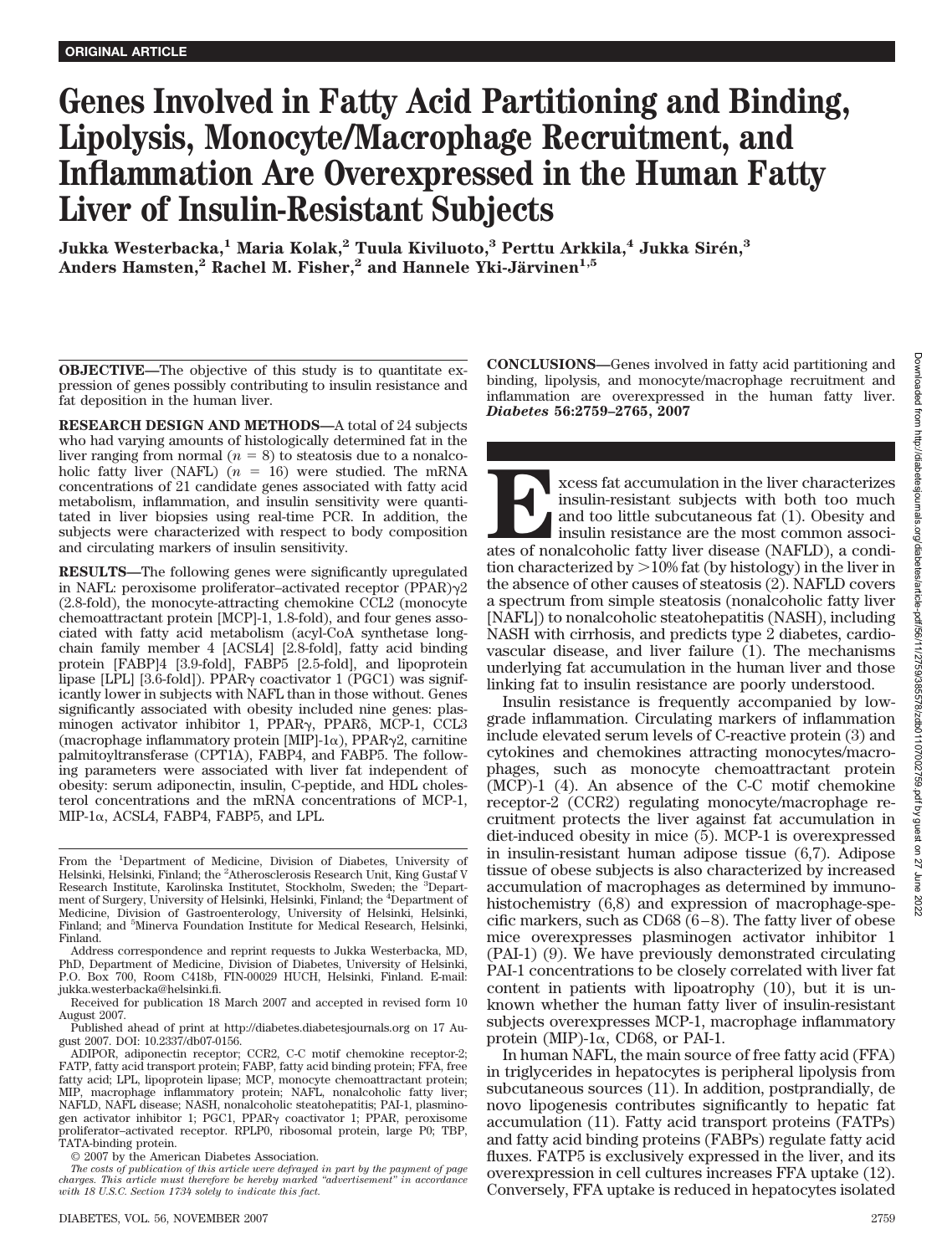from FATP5 knockout animals (12). FABP4- and FABP5 deficient mice are protected against diet-induced obesity, insulin resistance, type 2 diabetes, and a fatty liver (13,14). There are no data on expression of FATPs or FABPs or other genes, such as acyl-CoA synthetase long-chain family member 4 (ACSL4) and FAS, in the human fatty liver. Peroxisome proliferator-activated receptor (PPAR) $\gamma$  has two major isoforms,  $-\gamma 1$  and  $-\gamma 2$ . Both isoforms activate several adipogenic and lipogenic genes regulating adipocyte maturation, lipid accumulation, and insulin sensitivity. In mice,  $PPAR\gamma2$  is overexpressed in the fatty liver (15), but data regarding PPAR $\gamma$ , - $\alpha$ , and - $\delta$  expression in the human fatty liver are lacking.

In the present study, we quantified, by real-time PCR, expression of genes related to inflammation (CD68, MCP-1, MIP-1 $\alpha$ , and PAI-1), lipolysis (lipoprotein lipase [LPL]), FFA binding (FABP4 and FABP5), transport (FATP5 and CPT1), and synthesis (ACSL4, SCD1 [stearoyl-coenzyme A desaturase 1], and acetyl-coenzyme A carboxylase- $\alpha$  [ACACA]) in the liver of subjects with varying amounts of liver fat ranging from normal to NAFL  $(>10\%$  fat as determined by histology [2]). In addition, expression of PPAR $\alpha$ ,  $-\gamma$ ,  $-\delta$ , PPAR $\gamma$  coactivator 1 (PGC1), and adiponectin receptors 1 and 2 were measured. Data were also analyzed after dividing the subjects into groups based on the presence and absence of NAFL.

#### **RESEARCH DESIGN AND METHODS**

A total of 30 Caucasian subjects were recruited from patients undergoing a laparoscopic gastric bypass operation or among those referred to the gastroenterologist because of elevated liver function tests. Inclusion criteria were as follows: *1*) age of 18-60 years; *2*) alcohol consumption less than two drinks, i.e., 20 g ethanol/day; and *3*) no histological evidence of NASH. The following causes of liver diseases were excluded: chronic hepatitis B or C, thyroid dysfunction, autoimmune hepatitis (smooth muscle and anti-nuclear antibodies), primary biliary cirrhosis (anti-mitochondrial antibodies), primary sclerosing cholangitis, use of hepatotoxic medications or herbal products, or use of medications known to be associated with steatohepatitis. None of the subjects used antidiabetic or lipid-lowering medications, including  $PPAR\alpha$  or - $\gamma$  agonists. The liver biopsy was taken if considered clinically indicated. The subjects were divided into groups with  $(NAFL+)$  or without  $(NAFL-)$  NAFL (2). Of the 30 patients, 6 were excluded because of NASH  $(n = 2)$ , undefined hepatitis ( $n = 1$ ), cirrhosis ( $n = 1$ ), or insufficient sample for RNA isolation  $(n = 2)$ , resulting in the patient sample of 24 patients for final analysis.

The nature and potential risks of the study were explained to all subjects before obtaining their written informed consent. The study was carried out in accordance with the principles of the Declaration of Helsinki. The protocol was approved by the ethics committee of the Helsinki University Central Hospital.

**Liver biopsy and total RNA cDNA preparation.** Needle or wedge biopsies  $(10-400 \text{ mg})$  were taken after an overnight fast. Approximately one-half of the sample was sent to the pathologist for routine histopathological assessment, while the rest was immediately frozen and stored in liquid nitrogen. Frozen tissue samples (2–30 mg) were homogenized in 1 ml QIAzol Lysis Reagent (Qiagen, Valencia, CA), and total RNA was isolated as previously described (16). RNA was stored at  $-80^{\circ}$ C until quantification of target mRNAs. A total of 0.1 g RNA was transcribed into cDNA using Moloney murine leukemia virus reverse transcriptase (Life Technologies, Paisley, U.K.) and oligo  $(dT)_{12-18}$  primers (16).

**PCR analyses.** The mRNA concentrations were quantified by real-time PCR using the ABI 7000 Sequence Detection System instrument and software (Applied Biosystems). cDNA synthesized from 10 ng total RNA was mixed with TaqMan Universal PCR Master Mix (Applied Biosystems) and a genespecific primer and probe mixture (predeveloped TaqMan Gene Expression Assays; Applied Biosystems) in a final volume of  $25 \mu$ . The assays used were as follows: Hs00167155\_m1 for PAI-1, Hs00234592\_m1 for PPAR<sub>7</sub>, Hs00602622\_m1 for PPAR, Hs00360422\_m1 for adiponectin receptor (ADI-POR)1, Hs00154355\_m1 for CD68, Hs00231882\_m1 for PPARα, Hs00748952\_s1 for SCD, Hs00234140\_m1 for MCP-1, Hs00234142\_m1 for MIP-1 $\alpha$ , Hs00226105\_m1 for ADIPOR2, Hs00173304\_m1 for PGC1α, Hs01115510\_m1 for

## TABLE 1

Characteristics of the study subjects

|                               | All subjects   | $NAFL-$        | $NAFL+$                        |
|-------------------------------|----------------|----------------|--------------------------------|
| $\boldsymbol{n}$              | 24             | 8              | 16                             |
| Histological liver fat (%)    | $38.5 \pm 6.8$ |                | $2.6 \pm 1.2$ 56.4 $\pm$ 6.5*  |
| Women/men                     | 14/10          | 4/4            | 10/6                           |
| Age (years)                   | $44 \pm 2$     | $47 \pm 4$     | $42 \pm 3$                     |
| Body weight (kg)              | $105 \pm 6$    |                | $85 \pm 9$ $116 \pm 8^{\circ}$ |
| BMI $(kg/m^2)$                | $37.1 \pm 2.4$ | $29.9 \pm 3.8$ | $40.8 \pm 2.6^{\dagger}$       |
| Components of the MetS        |                |                |                                |
| Waist circumference           | $113 \pm 4$    | $85 \pm 9$     | $116 \pm 8$                    |
| (cm)                          |                |                |                                |
| Systolic blood                | $133 \pm 2$    | $130 \pm 5$    | $134 \pm 3$                    |
| pressure (mmHg)               |                |                |                                |
| Diastolic blood               | $83 \pm 2$     | $78 \pm 3$     | $86 \pm 2^{+}$                 |
| pressure (mmHg)               |                |                |                                |
| fS triglycerides (mmol/l)     | $1.7 \pm 0.2$  | $1.1 \pm 0.2$  | $1.9 \pm 0.2$ †                |
| fS HDL cholesterol            | $1.5 \pm 0.1$  | $2 \pm 0.3$    | $1.3 \pm 0.1^{\dagger}$        |
| (mmol/l)                      |                |                |                                |
| fP glucose (mmol/l)           | $5.9 \pm 0.2$  | $5.3 \pm 0.2$  | $6.1 \pm 0.3$                  |
| Other parameters              |                |                |                                |
| fS insulin (mU/l)             | $12 \pm 2$     | $6 \pm 1$      | $15 \pm 3^{\circ}$             |
| fS C-peptide (nmol/l)         | $0.9 \pm 0.1$  | $0.6 \pm 0.1$  | $1.1 \pm 0.1$                  |
| $fS$ FFA $(\mu \text{mol/l})$ | $588 \pm 45$   | $509 \pm 90$   | $628 \pm 49$                   |
| fS adiponectin $(\mu g/ml)$   | $9.7 \pm 1$    | $12.3 \pm 2.1$ | $8.4 \pm 18$                   |
| $fP$ PAI-1 $(ng/ml)$          | $31 \pm 3$     | $24 \pm 6$     | $35 \pm 3$                     |
| fS LDL cholesterol            | $2.7 \pm 0.2$  | $2.7 \pm 0.3$  | $2.7 \pm 0.2$                  |
| (mmol/l)                      |                |                |                                |
| fS ALT (units/l)              | $87 \pm 13$    | $97 \pm 21$    | $82 \pm 17$                    |
| fS AST (units/l)              | $53 \pm 6$     | $55 \pm 9$     | $53 \pm 8$                     |
| MCV(f)                        | $90 \pm 1$     | $90 \pm 1$     | $90 \pm 1$                     |
| Daily alcohol dose            | $0.5 \pm 0.2$  | $0.4 \pm 0.2$  | $0.5 \pm 0.2$                  |

Data are means  $\pm$  SE.  $*P < 0.001$ ,  $\dagger P < 0.05$ ,  $\ddagger P < 0.01$ ,  $\S 0.1 > P >$ 0.05, for subjects without  $(NAFL-)$  versus with  $(NAFL+)$  NAFLD. ALT, alanine aminotransferase; ASP, aspartate aminotransferase; fP, fasting plasma, fS, fasting serum; MCV, mean corpuscular volume; MetS, metabolic syndrome; NA, not applicable.

PPAR<sub>7</sub>2, Hs00244871\_m1 for ACSL4, Hs00157079\_m1 for carnitine palmitoyltransferase 1A (CPT1A), Hs00236877\_m1 and Hs00426285\_m1 for IGFBP1 (insulin-like growth factor binding protein-1), Hs00167385\_m1 for ACACA, Hs00202073\_m1 for FATP5, Hs00609791\_m1 for FABP4, Hs02339439\_g1 for FABP5, Hs00173425\_m1 for LPL, Hs00194145\_m1 for HMGCS2, Hs99999910\_m1 for TATA-binding protein (TBP), and Hs99999902\_m1 for ribosomal protein, large P0 (RPLP0). All samples were run in duplicate. Relative expression levels were determined using a 7-point serially diluted standard curve, generated from cDNA of human liver. The mRNA concentrations of specific genes were expressed in arbitrary units and normalized to the mean of the mRNA concentrations of RPLP0 and TBP to correct for differences in cDNA loading.

**Other measurements.** Blood samples were taken after an overnight fast for measurement of plasma glucose, serum insulin, C-peptide, serum triglycerides, and total and HDL cholesterol concentrations as described previously (7). Serum adiponectin concentrations were measured using an enzymelinked immunosorbent assay kit from B-Bridge International (San Jose, CA). Serum FFA were measured by an enzymatic colorimetric method using a kit from Wako Chemicals (Neuss, Germany) and PAI-1 antigen using an enzymelinked immunosorbent assay kit from Trinity Biotech (Wicklow, Ireland).

**Statistical analyses.** Comparisons between NAFL+ and NAFL- groups were performed using nonparametric methods, and correlations coefficients were calculated using Spearman's rank correlation coefficient. Nonparametric statistics were used because of relatively small sample size, although all gene expression data passed the normality test. Adjustment of liver fat for BMI was performed using analysis of covariance after logarithmic transformation of the variables if necessary. A  $P$  value of  $\leq 0.05$  was considered statistically significant. The calculations were performed using SPSS 11.0 for Windows (SPSS, Chicago, IL). All data are shown as means  $\pm$  SE.

### **RESULTS**

The NAFL $+$  group had significantly higher concentrations of fasting serum insulin, C-peptide, and triglycerides and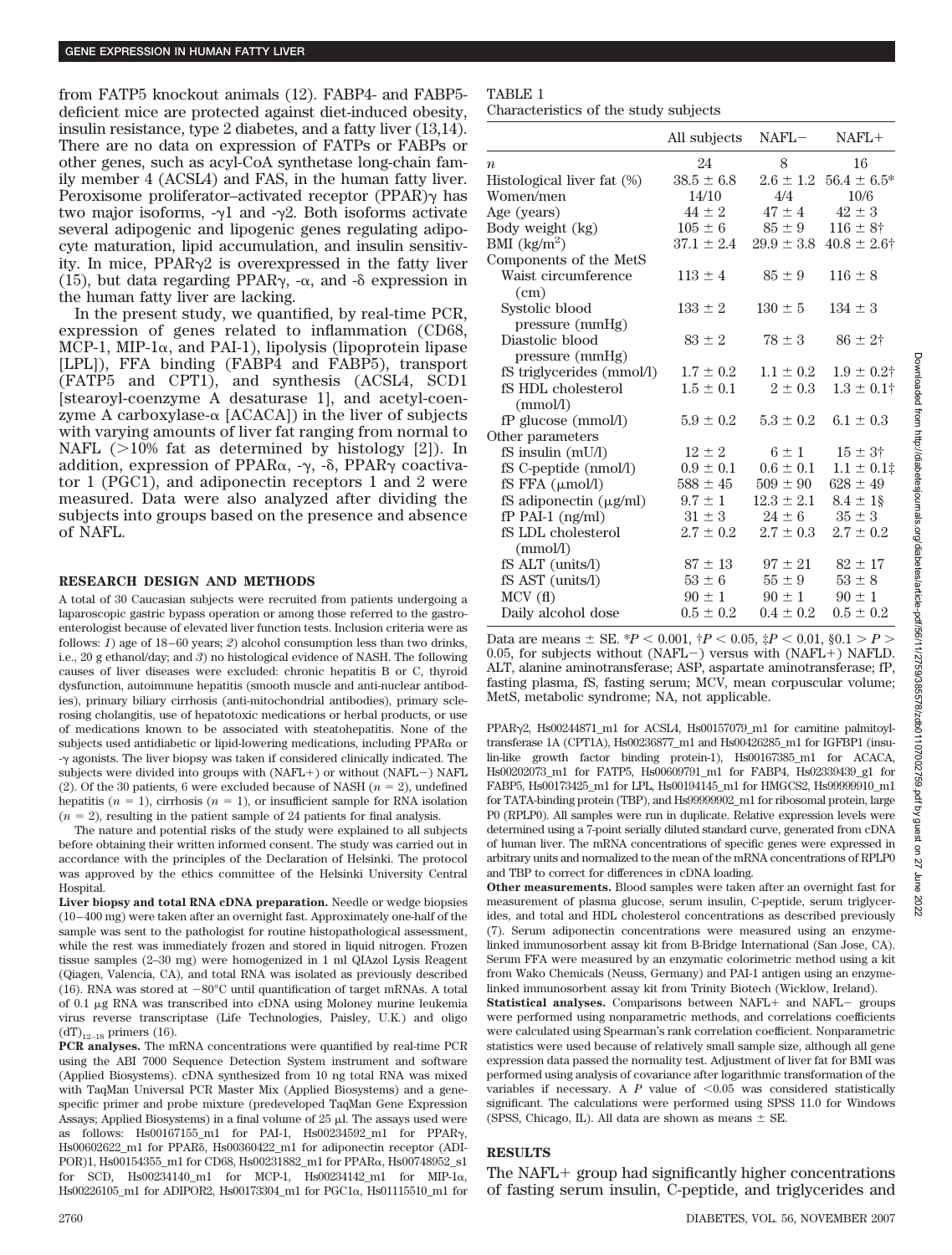## TABLE 2

Nonparametric correlations (Spearman's *r*) between hepatic gene expression (as expressed relative to housekeeping gene mRNA expression) and the amount of liver fat and liver fat adjusted for BMI

| Gene              | Liver fat     | Liver fat adjusted for BMI | $NAFL-$           | $NAFL+$             | Fold difference |
|-------------------|---------------|----------------------------|-------------------|---------------------|-----------------|
| PAI1              | 0.32          | 0.05                       | $2.12 \pm 0.9$    | $1.85 \pm 0.28$     | 0.9             |
| $PPAR\gamma$      | 0.39          | 0.22                       | $0.13 \pm 0.01$   | $0.17 \pm 0.01$     | 1.3             |
| PPAR <sub>2</sub> | $0.64*$       | 0.34                       | $0.05 \pm 0.01$   | $0.15 \pm 0.02$ †   | 2.8             |
| PGC1              | $-0.19$       | $-0.19$                    | $5.6 \pm 1.37$    | $3.29 \pm 0.56$ ‡   | 0.6             |
| $PPAR\alpha$      | 0.06          | $-0.05$                    | $4.58 \pm 0.97$   | $4.31 \pm 0.52$     | 0.9             |
| $PPAR\delta$      | 0.29          | 0.1                        | $0.18 \pm 0.03$   | $0.24 \pm 0.03$     | 1.3             |
| ADIPOR1           | $-0.08$       | $-0.14$                    | $1.23 \pm 0.1$    | $1.29 \pm 0.13$     | 1.1             |
| ADIPOR2           | 0.05          | 0.03                       | $3.01 \pm 0.53$   | $3.03 \pm 0.46$     | $1.0\,$         |
| HMGCS2            | $-0.07$       | $-0.17$                    | $6.36 \pm 0.71$   | $5.96 \pm 0.44$     | 0.9             |
| IGFBP1            | $-0.11$       | $-0.28$                    | $4.88 \pm 1.38$   | $6.76 \pm 2.5$      | 1.4             |
| CD68              | 0.14          | 0.17                       | $0.17 \pm 0.03$   | $0.2 \pm 0.02$      | 1.1             |
| $MCP-1$           | $0.61\$       | $0.45\dagger$              | $0.32 \pm 0.05$   | $0.57 \pm 0.05$ §   | 1.8             |
| MIP-1 $\alpha$    | $0.42\dagger$ | 0.36                       | $0.03 \pm 0.01$   | $0.04 \pm 0.01$     | $1.6\,$         |
| SCD               | 0.18          | 0.22                       | $0.44 \pm 0.13$   | $0.48 \pm 0.09$     | 1.1             |
| ACSL4             | $0.53$ \$     | $0.43\dagger$              | $0.11 \pm 0.05$   | $0.31 \pm 0.07$ ‡   | 2.8             |
| CPT1A             | 0.24          | 0.11                       | $2.69 \pm 0.53$   | $3.39 \pm 0.44$     | 1.3             |
| <b>ACACA</b>      | 0.27          | $0.2\,$                    | $1.39 \pm 0.31$   | $1.89 \pm 0.18$     | 1.4             |
| FATP <sub>5</sub> | $-0.16$       | $-0.22$                    | $8.57 \pm 0.87$   | $7.81 \pm 0.7$      | 0.9             |
| FABP4             | $0.83\P$      | 0.76                       | $0.002 \pm 0.001$ | $0.009 \pm 0.001\S$ | 3.9             |
| FABP <sub>5</sub> | $0.74*$       | $0.62$ §                   | $0.016 \pm 0.003$ | $0.039 \pm 0.008$ † | 2.5             |
| LPL               | $0.73*$       | $0.66*$                    | $0.002 \pm 0.001$ | $0.006 \pm 0.002$   | 3.6             |

Data are means  $\pm$  SE. mRNA concentration of selected genes in the liver in control subjects and subjects with NAFL.  $^{*}P$  < 0.001,  $^{*}P$  < 0.05,  $\ddagger 0.1 > P > 0.05$ ,  $\S P < 0.01$ ,  $\P P < 0.0001$  for correlation or control versus NAFL.

lower concentrations of HDL cholesterol than the  $NAFL+$  group (Table 1). Five of the eight  $NAFL$ patients had slightly elevated serum alanine aminotransferases and/or aspartate aminotransferases without any known cause.

**Liver fat and markers of insulin resistance.** In all subjects, liver fat correlated with BMI (Spearman's rank correlation coefficient  $r = 0.46, P < 0.05$ . Liver fat was positively correlated with fasting serum insulin ( $r = 0.59$ ,  $P < 0.01$ ), C-peptide ( $r = 0.83$ ,  $P < 0.0001$ ), and serum triglycerides  $(r = 0.53, P < 0.01)$  and negatively with serum HDL cholesterol  $(r = -0.59, P < 0.01)$ . After adjusting for BMI, liver fat was significantly correlated with fasting serum insulin ( $r = 0.45, P < 0.05$ ), C-peptide  $(0.63, P < 0.01)$ , and HDL cholesterol  $(r = -0.41, P < 0.05)$ concentrations. Serum adiponectin did not correlate with BMI but was inversely related with liver fat (unadjusted for BMI,  $r = -0.49$ ,  $P < 0.05$ ; adjusted for BMI,  $r = -0.44$ ,  $P < 0.05$ ). Serum PAI-1 concentrations were also correlated with liver fat  $(r = 0.41, P < 0.04)$  but not with BMI  $(r = 0.19, NS)$ .

**Liver fat and hepatic gene expression.** The correlation coefficients between liver fat and gene expression are shown in Table 2. Liver fat was significantly associated with increased expression of  $PPAR_{\gamma2}$ , MCP-1, and MIP-1 $\alpha$  (Table 2; Figs. 1 and 2) and ACSL4, FABP4, FABP5, and LPL (Table 2; Figs. 2 and 3). When adjusted for BMI, the relationships between liver fat and MCP-1, ACSL4, FABP4, FABP5, and LPL expression remained statistically significant.

**NAFL and hepatic gene expression.** Data on gene expression in the subjects divided into groups based on NAFL are shown in Table 2. The NAFL  $+$  group had significantly increased hepatic expression of  $PPAR_{\gamma2}$ , MCP-1, FABP4, FABP5, and LPL compared with the NAFL- group.



**FIG. 1. The relationship between liver fat and hepatic mRNA concentrations of MCP-1 and MIP-1 expressed relative to the mean of housekeeping genes (RPLP0 and TBP) and the percentage of liver fat in the entire study group.**  $\circ$ **, without NAFLD;**  $\bullet$ **, with NAFLD.**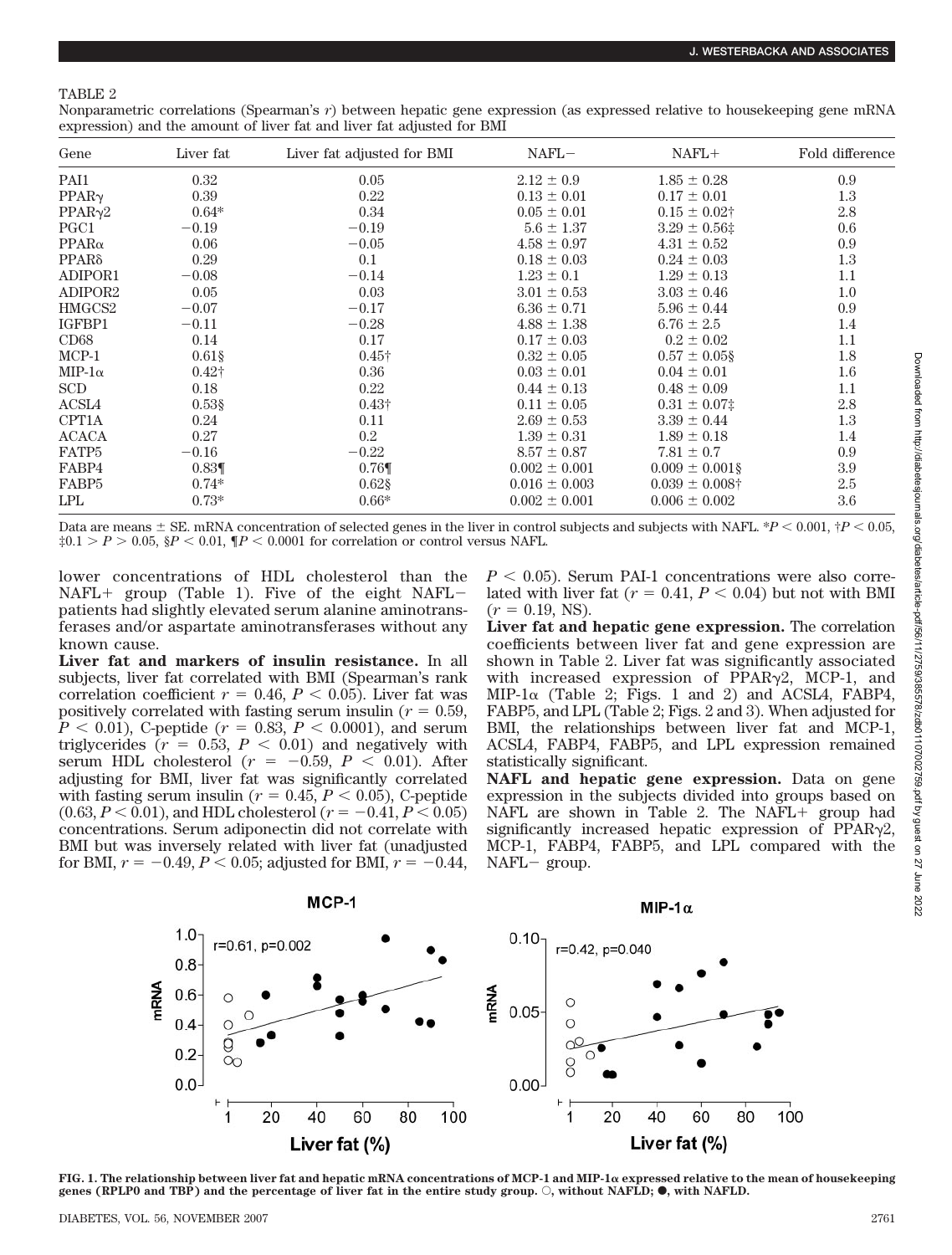

**FIG. 2. The relationship between liver fat and hepatic mRNA concentrations of LPL, ACSL4, and PPAR**-**2 expressed relative to the mean of housekeeping genes (RPLP0 and TBP) and the percentage of liver fat in** the entire study group.  $\bigcirc$ , without NAFLD;  $\bullet$ , with NAFLD.

### **DISCUSSION**

We quantified expression of genes thought to be important in fatty acid trafficking, synthesis and storage, and inflammation in human liver samples with varying amounts of fat. We found the expression of PPAR<sub>7</sub>2, of two monocyteattracting chemokines (MCP-1 and MIP-1 $\alpha$ ) and of four genes associated with fatty acid metabolism (ACSL4, FABP4, FABP5, and LPL) to be increased in proportion to liver fat content. Interestingly, of these genes,  $PPAR\gamma2$ , FABP4, and LPL are normally expressed, especially in adipose tissue. The relationships between liver fat and MCP-1, ACSL4, FABP4, FABP5, and LPL expression remained significant even when adjusted for BMI, although statistical adjustment for the impact of obesity is inferior to study of weight-matched groups with and without NAFL. When the subjects were divided into those with NAFL using the cutoff point of 10% liver fat, those with NAFL had higher expression of  $PPAR_{\gamma2}$ , MCP-1,  $FABP4$ , and FABP5.

Studies examining gene expression in human NAFL are very limited. Younossi et al. (17) compared gene expression using microarray between 12 steatosis patients and 7 obese controls. Ten of the 5,220 genes examined were differentially expressed in the liver. None was related to inflammation, insulin action, or fatty acid transport or synthesis (17). The steatosis (NAFL) subjects did not, however, differ with respect to serum insulin concentrations or the homeostasis model assessment insulin resistance index from the nonsteatosis control subjects. Younossi et al. (18) also reported results of microarray analysis comprising 5,220 genes in 29 patients with NASH, 14 subjects with steatosis alone, and 7 obese and 6 nonobese control subjects. A total of 34 genes were differentially expressed between obese patients with NASH and nonobese subjects. Altered expression of four of these genes was verified using real-time PCR. Results regarding differences between subjects with and without steatosis were not reported. Chiappini et al. (19) recently reported microarray data comparing hepatic gene expression between obese steatotic  $(n = 9)$  and significantly leaner subjects. Features of insulin resistance or degree of alcohol consumption were not reported. Of 110 differentially expressed genes, expression of one mitochondrial (mtDNA) and three inflammatory genes (SIGIRR, TOLLIP, and STIPEC) were verified using real-time PCR in a larger group of 40 liver donors, but characteristics of these subjects were not reported.

The chemokines MCP-1 and MIP-1 $\alpha$  are low–molecular weight proteins secreted by several tissues. These chemokines primarily stimulate leukocyte recruitment. Haukeland et al. (20) reported, using immunohistochemistry, that MCP-1 was expressed in normal human livers and in livers from patients with simple steatosis and NASH. Positive staining was found in bile duct epithelial cells, endothelial cells, leukocytes, and hepatocytes (20). Our data support these observations by showing a significant positive correlation between liver fat and MCP-1 gene expression.

CD68 is a transmembrane glycoprotein that is highly expressed by human monocytes and tissue macrophages. In the present study, expression of CD68 was not associated with liver fat and did not differ between those with and without NAFL. Although this was somewhat unexpected, it is noteworthy that the subjects did not have histological signs of inflammation as determined by histopathological examination. Possibly, expression of macrophage markers could be increased in more advanced forms of NAFLD.

FABPs are members of the superfamily of lipid-binding proteins with tissue-specific distribution (21). They regulate fatty acid uptake and are involved in intracellular trafficking of long-chain fatty acids for oxidation and storage. In the present study, expression of both FABP4 and FABP5 were closely positively correlated with liver fat content. FABP4 is considered to be adipocyte specific (22), although it is expressed also in stimulated human monocytes and macrophages (23). FABP5 (epidermal FABP) is expressed in many tissues, such as brain, kidney, adipose tissue, and liver (24). In livers of *ob/ob* mice, FABP expression has been found to be increased twofold com-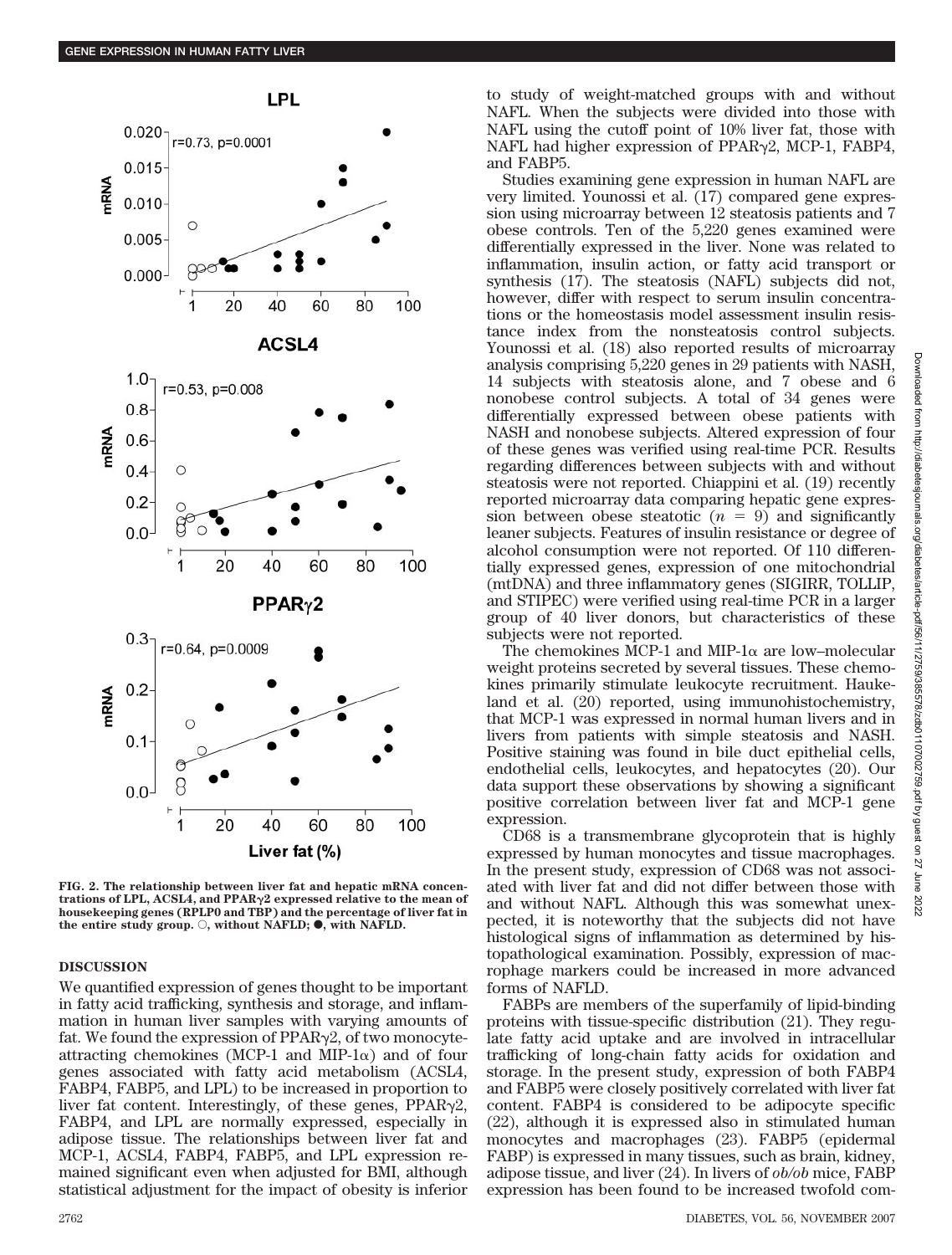

**FIG. 3. The relationship between liver fat and hepatic mRNA concentrations of FABP4 and FABP5 expressed relative to the mean of housekeeping genes (RPLP0 and TBP) and the percentage of liver fat in the entire study group.**  $\circ$ **, without NAFLD,**  $\bullet$ **, with NAFLD.** 

pared with that in lean control mice (25), in keeping with the present data in humans. In these mice, FATP has been reported to be unchanged, as in the present study (25). Mice lacking both FABP4 and FABP5 are protected from diet-induced obesity and accumulation of fat in the liver (13), implying that these proteins may play a role in regulating liver fat.

LPL is a rate-limiting enzyme for intravascular hydrolysis of lipoprotein-rich triglyceride particles, which is expressed at high levels in adipose tissue, heart and skeletal muscle, kidney, and the mammary gland and at lower levels in the liver, adrenal gland, and brain (26). In the liver, LPL has been shown to be upregulated by liver X receptor (LXR) agonists (27). In addition, LPL expression is induced in the liver by tumor necrosis factor- $\alpha$  (28). A study performed in rats suggested LPL activity in the liver and in peripheral tissues to be reciprocally regulated (29). Liver-specific overexpression of LPL in mice causes hepatic steatosis and insulin resistance (30). In humans, LPL activity in adipose tissue is high in obese, insulin-resistant subjects (31). It is thus possible that LPL is reciprocally regulated even in humans, a combination that would favor fat accumulation in the liver.

Acyl-CoA synthetases catalyze the initial step of acyl-CoA formation from long-chain fatty acids. These enzymes have been classified by their preferences for short, medium, long, and very long chain fatty acids, although there is considerable overlap (32). Isoforms 1, 3, 4, and 5 are abundant in the liver (33). Overexpression of ACSL isoforms has been shown to increase fatty acid uptake (34). Rat ACSL4 is a membrane-associated long-chain acyl-CoA synthetase that can activate both saturated and unsaturated fatty acids from 14 to 26 carbons (35). Increased ACSL4 expression in the liver could thus promote fatty acid uptake, although the exact function of this isoform in the liver is unexplored.

Studies using animal models, such as lipoatrophic A- $ZIP/F-1$  mice with PPAR $\gamma$  ablation (15), leptin-deficient mice with liver-specific disruption of PPAR $\gamma$  (36), and mice with hepatic overexpression of either PPAR $\gamma$ 1 (37) or PPAR $\gamma$ 2 (38), have established that increased PPAR $\gamma$ activity can cause hepatic steatosis. In mice,  $PPAR<sub>\gamma</sub>$  and a fatty liver can be induced by synthetic and natural ligands, such as those generated by a high-fat diet (39). The 2.8-fold increase in  $PPAR\gamma2$  expression in the NAFL patients is consistent with these data. We have previously found in two cross-sectional studies that liver fat content is positively correlated with the percentage of calories originating from fat and especially saturated fat (40,41). A high-fat diet compared with a eucaloric low-fat diet increases liver fat content in humans (42). The possibility that high relative fat intake contributed to the increased  $PPAR\gamma2$ expression in the NAFL group remains to be tested. In mice, saturated fats also appear to increase hepatic steatosis and obesity via activation of SREBP1 and SCD (43– 45). Disruption of SCD alone is sufficient to protect against steatosis and obesity (43). Although SREBP1c expression was not measured, expression of two of its target lipogenic mRNAs, ACACA and SCD, was not increased in the NAFL $+$  compared with the control group (43). No measurement of fatty acid oxidation was performed, but the mRNA concentration of CPT1A, the ratelimiting enzyme for mitochondrial  $\beta$ -oxidation, was unchanged.

 $PPAR<sub>Y</sub>$  activation changes the transcription of hundreds of genes in vitro in cell lines, such as 3T3-L1 adipocytes. However, in a recent study examining the effect of chronic rosiglitazone treatment in type 2 diabetic patients on gene expression, only 13 of 50 genes, which have been most frequently reported to be regulated by  $PPAR<sub>Y</sub>$  agonism in animal studies, were altered. Nevertheless, some of the genes in which expression was studied in the present study could represent  $PPAR<sub>\gamma</sub>$  targets. These include the adiponectin receptors in addition to LPL, FABP4, and FABP5, which were discussed above. Whereas FABP4 is a classic PPAR $\gamma$ -regulated gene in adipose tissue (46), FABP5 has also been shown to be overexpressed in the liver in response to adenovirus-induced overexpression of PPAR $\gamma$  in PPAR $\alpha^{-/-}$  mice (37). Such treatment induced profound adipogenic transformation of the gene expression pattern in hepatocytes. Rosiglitazone has been shown to increase the mRNA and protein levels of ADIPOR2 in HepG2 cells (47), but expression of both ADIPOR1 and ADIPOR2 were unchanged in the present study. It may seem paradoxical that  $PPAR<sub>Y</sub>$  agonists markedly lower liver fat content in humans (48), although PPAR $\gamma$ 2 is overexpressed in the human fatty liver. The reason for this paradox is poorly understood, but possibly, the decrease in FFA flux and increase in serum adiponectin via  $PPAR_{\gamma}$ agonism in adipose tissue could be more important regulators of liver fat than direct effect of these drugs in the liver.

In conclusion, the human steatotic liver due to NAFL  $overexpresses$  PPAR $\gamma$ 2 and genes normally found abun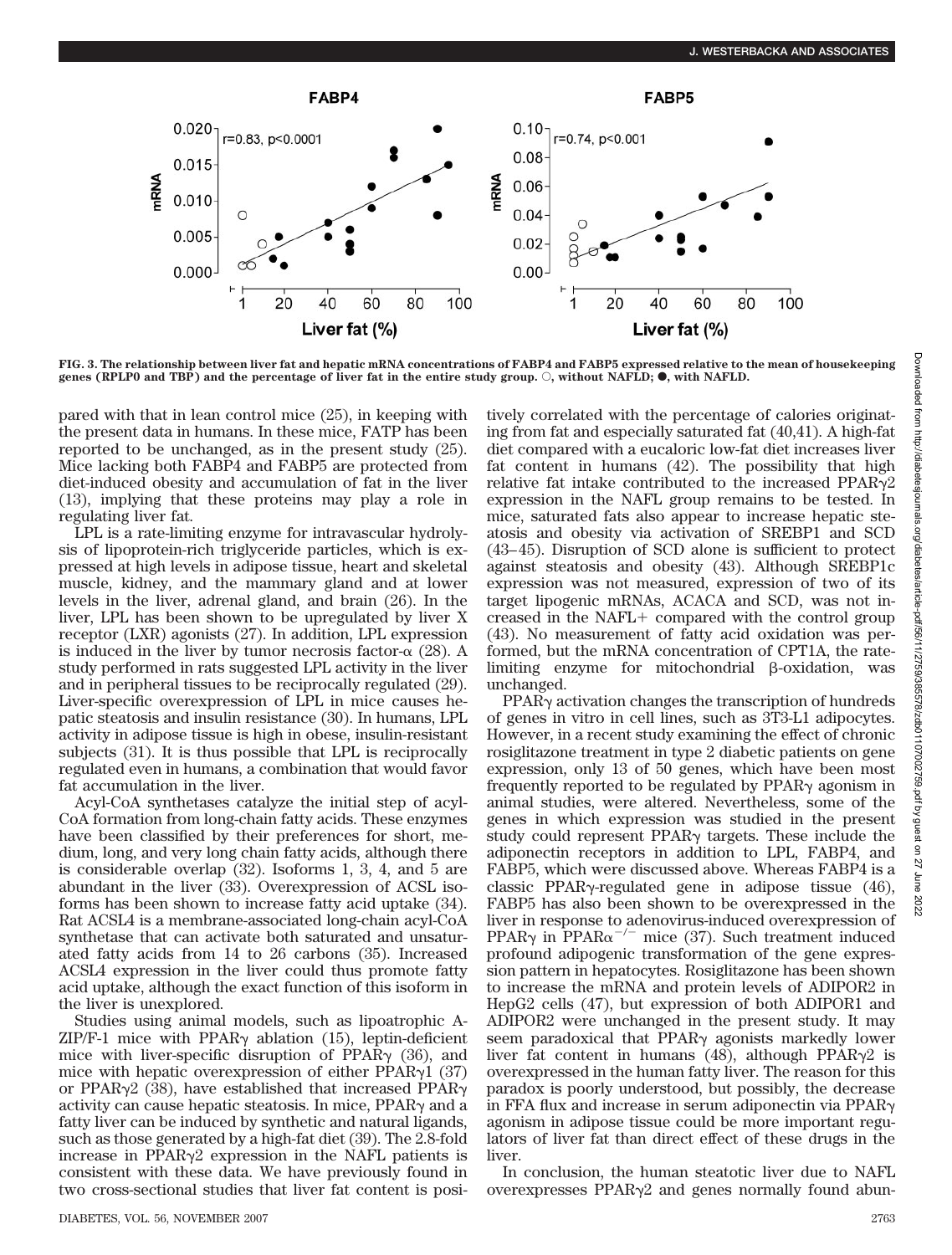dantly in adipose tissue, such as FABP4 and LPL, the chemokine genes MCP-1 and CCL3, and two other genes facilitating fatty acid transport and synthesis, FATP5 and ACSL4. These changes in the human fatty liver bear some resemblance to the adipogenic transformation described in the PPAR $\alpha^{-/-}$  overexpressing PPAR $\gamma$  in the liver. This conclusion awaits verification of the now described alterations in gene expression functionally and at the level of protein expression.

## **ACKNOWLEDGMENTS**

J.W. has received support from the Academy of Finland, the EVO Foundation, and Biovitrum. A.H. has received support from the Karolinska Institute, the Swedish Heart-Lung Foundation, and Biovitrum. R.M.F. has received support from the Swedish Research Council (project 15352), the Novo Nordisk Foundation, and Biovitrum. H.Y.-J. has received support from the Academy of Finland, the Sigrid Juselius and EVO Foundations, the Novo Nordisk Foundation, and Biovitrum. This work is part of the project "Hepatic and Adipose Tissue and Functions in the Metabolic Syndrome" (www.hepadip.org), which is supported by the European Commission as an Integrated Project under the 6th Framework Programme (contract LSHM-CT-2005-018734).

We gratefully acknowledge Dr. Päivi Kärkkäinen for histological analysis of the liver samples and Katja Tuominen and Mia Urjansson for excellent technical assistance.

## **REFERENCES**

- 1. Yki-Jarvinen H, Westerbacka J: The fatty liver and insulin resistance. *Curr Mol Med* 5:287–295, 2005
- 2. Neuschwander-Tetri BA, Caldwell SH: Nonalcoholic steatohepatitis: summary of an AASLD Single Topic Conference. *Hepatology* 37:1202–1219, 2003
- 3. Festa A, D'Agostino R Jr, Howard G, et al.: Chronic subclinical inflammation as part of the insulin resistance syndrome: the Insulin Resistance Atherosclerosis Study (IRAS). *Circulation* 102:42– 47, 2000
- 4. Sartipy P, Loskutoff DJ: Monocyte chemoattractant protein 1 in obesity and insulin resistance. *Proc Natl Acad SciUSA* 100:7265–7270, 2003
- 5. Weisberg SP, Hunter D, Huber R, Lemieux J, Slaymaker S, Vaddi K, Charo I, Leibel RL, Ferrante AW: CCR2 modulates inflammatory and metabolic effects of high-fat feeding. *J Clin Invest* 116:115–124, 2006
- 6. Weisberg SP, McCann D, Desai M, et al.: Obesity is associated with macrophage accumulation in adipose tissue. *J Clin Invest* 112:1796 –1808, 2003
- 7. Westerbacka J, Corner A, Kannisto K, et al.: Acute in vivo effects of insulin on gene expression in adipose tissue in insulin-resistant and insulinsensitive subjects. *Diabetologia* 49:132–140, 2006
- 8. Xu H, Barnes GT, Yang Q, et al.: Chronic inflammation in fat plays a crucial role in the development of obesity-related insulin resistance. *J Clin Invest* 112:1821–1830, 2003
- 9. Alessi MC, Bastelica D, Mavri A, et al.: Plasma PAI-1 levels are more strongly related to liver steatosis than to adipose tissue accumulation. *Arterioscler Thromb Vasc Biol* 23:1262–1268, 2003
- 10. Yki-Jarvinen H, Sutinen J, Silveira A, et al.: Regulation of plasma PAI-1 concentrations in HAART-associated lipodystrophy during rosiglitazone therapy. *Arterioscler Thromb Vasc Biol* 23:688 – 694, 2003
- 11. Donnelly KL, Smith CI, Schwarzenberg SJ, et al.: Sources of fatty acids stored in liver and secreted via lipoproteins in patients with nonalcoholic fatty liver disease. *J Clin Invest* 115:1343–1351, 2005
- 12. Doege H, Baillie RA, Ortegon AM, et al.: Targeted deletion of FATP5 reveals multiple functions in liver metabolism: alterations in hepatic lipid homeostasis. *Gastroenterology* 130:1245–1258, 2006
- 13. Maeda K, Cao H, Kono K, et al.: Adipocyte/macrophage fatty acid binding proteins control integrated metabolic responses in obesity and diabetes. *Cell Metab* 1:107–119, 2005
- 14. Newberry EP, Xie Y, Kennedy SM, et al.: Protection against Western diet-induced obesity and hepatic steatosis in liver fatty acid-binding protein knockout mice. *Hepatology* 44:1191–1205, 2006
- 15. Gavrilova O, Haluzik M, Matsusue K, et al.: Liver peroxisome proliferatoractivated receptor gamma contributes to hepatic steatosis, triglyceride clearance, and regulation of body fat mass. *J Biol Chem* 278:34268 –34276, 2003
- 16. Sutinen J, Kannisto K, Korsheninnikova E, et al.: Effects of rosiglitazone on gene expression in subcutaneous adipose tissue in highly active antiretroviral therapy-associated lipodystrophy. *Am J Physiol Endocrinol Metab* 286:E941–E949, 2004
- 17. Younossi ZM, Baranova A, Ziegler K, et al.: A genomic and proteomic study of the spectrum of nonalcoholic fatty liver disease. *Hepatology* 42:665– 674, 2005
- 18. Younossi ZM, Gorreta F, Ong JP, et al.: Hepatic gene expression in patients with obesity-related non-alcoholic steatohepatitis. *Liver Int* 25:760 –771, 2005
- 19. Chiappini F, Barrier A, Saffroy R, et al.: Exploration of global gene expression in human liver steatosis by high-density oligonucleotide microarray. *Lab Invest* 86:154 –165, 2006
- 20. Haukeland JW, Damas JK, Konopski Z, et al.: Systemic inflammation in nonalcoholic fatty liver disease is characterized by elevated levels of CCL2. *J Hepatol* 44:1167–1174, 2006
- 21. Chmurzynska A: The multigene family of fatty acid-binding proteins (FABPs): function, structure and polymorphism. *J Appl Genet* 47:39 – 48, 2006
- 22. Amri EZ, Bertrand B, Ailhaud G: Regulation of adipose cell differentiation. I. Fatty acids are inducers of the aP2 gene expression. *J Lipid Res* 32:1449 –1456, 1991
- 23. Makowski L, Boord JB, Maeda K, et al.: Lack of macrophage fatty-acidbinding protein aP2 protects mice deficient in apolipoprotein E against atherosclerosis. *Nat Med* 7:699 –705, 2001
- 24. Krieg P, Feil S, Furstenberger G, et al.: Tumor-specific overexpression of a novel keratinocyte lipid-binding protein: identification and characterization of a cloned sequence activated during multistage carcinogenesis in mouse skin. *J Biol Chem* 268:17362–17369, 1993
- 25. Memon RA, Fuller J, Moser AH, et al.: Regulation of putative fatty acid transporters and Acyl-CoA synthetase in liver and adipose tissue in *ob/ob* mice. *Diabetes* 48:121–127, 1999
- 26. Kirchgessner TG, Svenson KL, Lusis AJ, et al.: The sequence of cDNA encoding lipoprotein lipase: a member of a lipase gene family. *J Biol Chem* 262:8463– 8466, 1987
- 27. Zhang Y, Repa JJ, Gauthier K, et al.: Regulation of lipoprotein lipase by the oxysterol receptors, LXRalpha and LXRbeta. *J Biol Chem* 276:43018 – 43024, 2001
- 28. Enerback S, Semb H, Tavernier J, et al.: Tissue-specific regulation of guinea pig lipoprotein lipase: effects of nutritional state and of tumor necrosis factor on mRNA levels in adipose tissue, heart and liver. *Gene* 64:97–106, 1988
- 29. Chajek T, Stein O, Stein Y: Pre- and post-natal development of lipoprotein lipase and hepatic triglyceride hydrolase activity in rat tissues. *Atherosclerosis* 26:549 –561, 1977
- 30. Kim JK, Fillmore JJ, Chen Y, et al.: Tissue-specific overexpression of lipoprotein lipase causes tissue-specific insulin resistance. *Proc Natl Acad Sci U S A* 98:7522–7527, 2001
- 31. Ong JM, Kern PA: Effect of feeding and obesity on lipoprotein lipase activity, immunoreactive protein, and messenger RNA levels in human adipose tissue. *J Clin Invest* 84:305–311, 1989
- 32. Coleman RA, Lewin TM, Van Horn CG, et al.: Do long-chain acyl-CoA synthetases regulate fatty acid entry into synthetic versus degradative pathways? *J Nutr* 132:2123–2126, 2002
- 33. Mashek DG, Li LO, Coleman RA: Rat long-chain acyl-CoA synthetase mRNA, protein, and activity vary in tissue distribution and in response to diet. *J Lipid Res* 47:2004 –2010, 2006
- 34. Mashek DG, McKenzie MA, Van Horn CG, et al.: Rat long chain acyl-CoA synthetase 5 increases fatty acid uptake and partitioning to cellular triacylglycerol in McArdle-RH7777 cells. *J Biol Chem* 281:945–950, 2006
- 35. Kang MJ, Fujino T, Sasano H, et al.: A novel arachidonate-preferring acyl-CoA synthetase is present in steroidogenic cells of the rat adrenal, ovary, and testis. *Proc Natl Acad SciUSA* 94:2880 –2884, 1997
- 36. Matsusue K, Haluzik M, Lambert G, et al.: Liver-specific disruption of PPARgamma in leptin-deficient mice improves fatty liver but aggravates diabetic phenotypes. *J Clin Invest* 111:737–747, 2003
- 37. Yu S, Matsusue K, Kashireddy P, et al.: Adipocyte-specific gene expression and adipogenic steatosis in the mouse liver due to peroxisome proliferatoractivated receptor gamma1 (PPARgamma1) overexpression. *J Biol Chem* 278:498 –505, 2003
- 38. Schadinger SE, Bucher NL, Schreiber BM, et al.: PPARgamma2 regulates lipogenesis and lipid accumulation in steatotic hepatocytes. *Am J Physiol Endocrinol Metab* 288:E1195–E1205, 2005